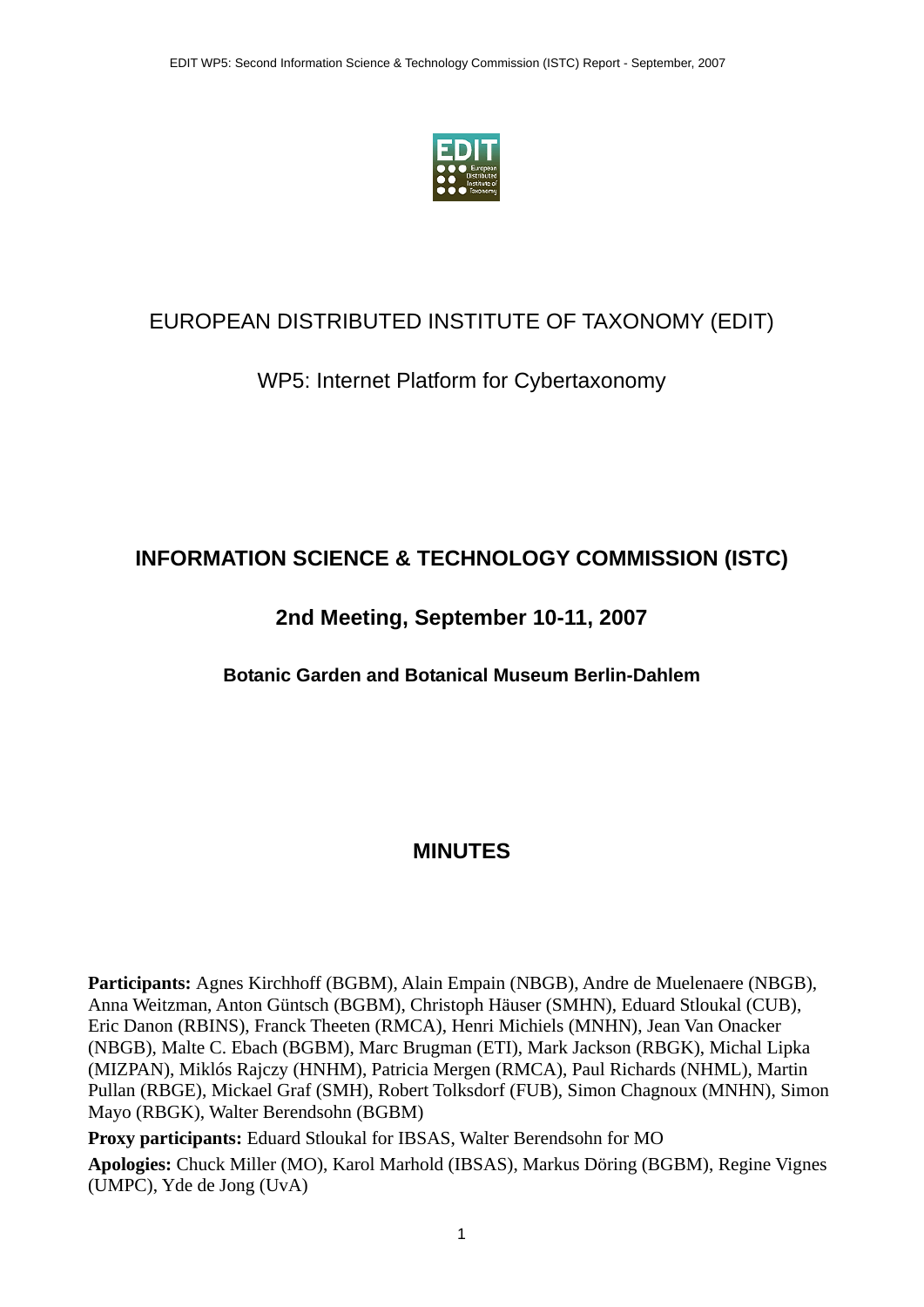# **1. Welcome, Introduction of participants**

# **2. Agenda**

The agenda was accepted as proposed, with an additional point: discussion of "WP5 achievements by the end of the project" as drafted by the WP5 team.

# **3. Goals and Terms of Reference of the ISTC**

The draft Terms of Reference document prepared by WP5 was acceptable to ISTC, but in the course of discussions on point 5 of the agenda it was decided to prepare a new document (Rules of Procedure) incorporating the organisational points that were included in the draft MoU template.

# **4. EDIT and Workpackage 5 – the first 18 months**

#### *Introduction*

W. Berendsohn described how WP5 has set out during the first 18 month period of the project to:

- analyse the pre-requisites for the establishment of co-operative processes by inventorying institutional IT capabilities and processes
- model the information domain and particularly the work processes
- provide first practical applications for taxonomists in a rapid prototyping approach
- draw up a definition and design blueprint of the "Internet Platform for Cybertaxonomy"
- assess existing tools with respect to their integration into the Platform
- cooperate with the other WPs, particularly with WP6 and WP7
- liaise with other projects active in the field

Virtually all these processes were hampered to a varying extent by administrative obstacles, staffing problems, lack of resources on the institutional level, lack of communication, and pre-existing agendas. More information about EDIT and WP5 can be found at http://wp5.e-taxonomy.eu/blog/

### *Survey of Resources*

Patricia Mergen gave a summary of her forthcoming report, a survey of EDIT partner IST resources and organisation. She revealed that:

- 45% of EDIT partners do not have a centralised IST service.
- Low bandwidth and core capacity of some EDIT partners may presently exclude them from accessing some of the planned EDIT WP5 platform tools.
- Larger institutions spread over different buildings or departments and are more likely to outsource IST services to third parties.
- Most institutions are in charge of their own IST infrastructure but may rely on outsourcing IST services or resources.

The general impression is that – within their limits – IST personnel is ready for and often keen on collaborating within EDIT.

### *Modelling the taxonomic work process*

Mark Jackson summarised the process modelling effort carried out by David Taylor over the past year and also reported on the modelling of inventorying by Imre Kilian. The process model, based on interviews with taxonomists, has proven that the differences of the work processes between different subdisciplines are minor, so that it is feasible to reach out to the entire taxonomic community with a unified set of tools. The process model is not intended to serve as a direct base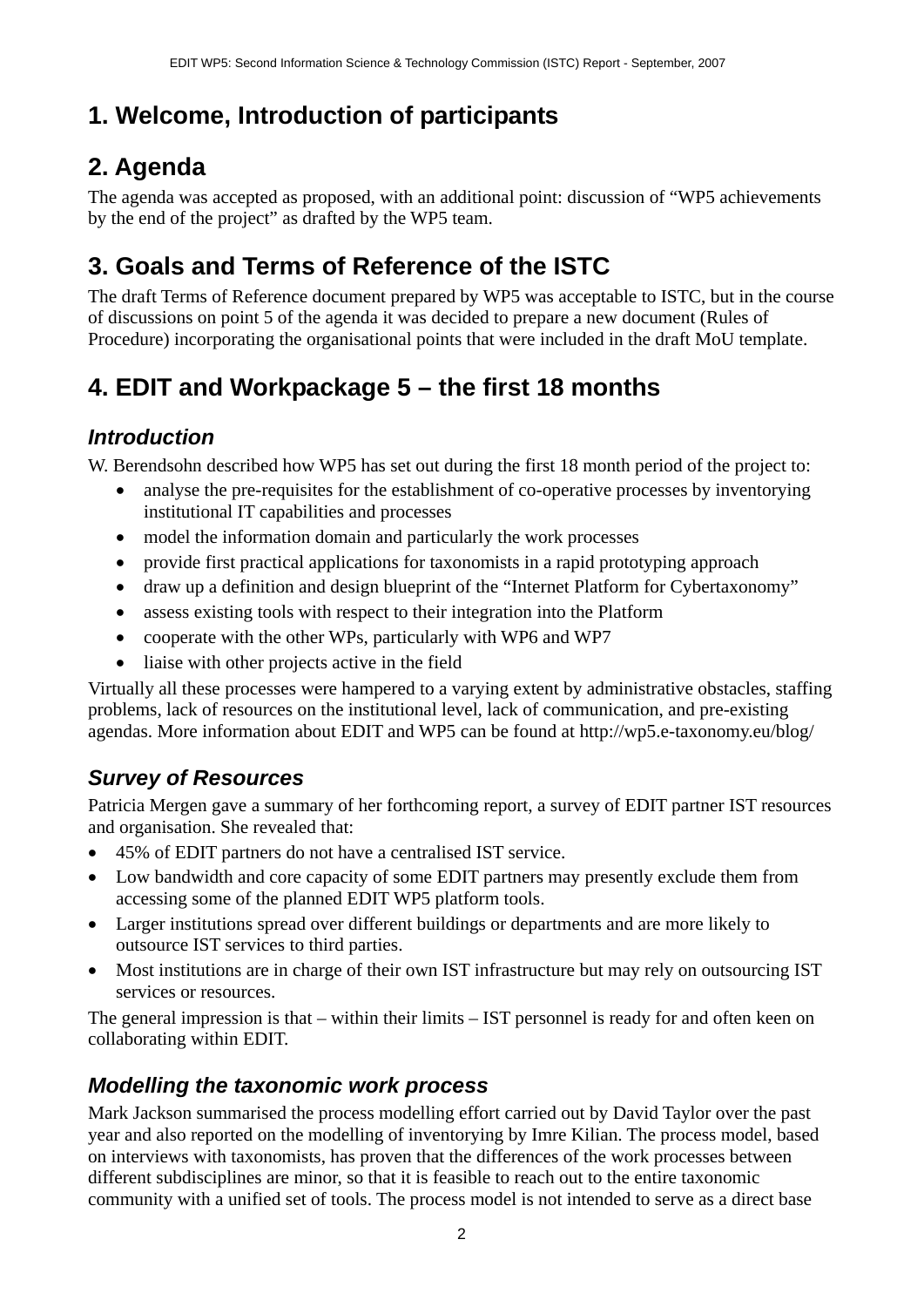for software development. However, the results document the current work practises in taxonomy and may further serve as an education tool (it may be incorporated into WP8 vision for a School of Taxonomy) and as a "background" structuring interfaces for the Platform (so that taxonomists can identify the tools and resources offered for a defined step in their work process). The revisionary and ATBI models will need to be published in a referred journal for the taxonomic community. It was noted that Anna Weitzman (USNM) and Chris Lyall (NHML) have produced a taxonomy process model similar to the unified model.

### *Rapid prototyping & "The Platform" - definition process*

Walter Berendsohn outlined the development over the last year that led to the new definition of the Platform. As a result of discussions the approach has changed from focussing on interfacing existing applications to devising and partly implementing a new architecture based on state-of-theart technologies. The architecture will also support the interfacing of existing applications and will help to make them interoperable, as well as providing a medium and long term migration path for existing applications.

#### *BDTracker and Scratchpads*

Malte Ebach briefly introduced these EDIT tools or services. The BDTracker is a website where software and resources can be described, revised, and annotated by the public. It offers taxonomists a way to find and compare software and communicate their experience.

Scratchpads offer a Website where taxonomists can communicate and jointly work on their data. Both tools are implemented using the Drupal content management system.

In the ISTC there was some concern over the role of scratchpads and their apparent "competition" with the platform, and how easily content built up in a scratchpads can be ported or integrated with the platform.

#### *Cooperation and communication – SAC and Evaluation*

W. Berendsohn reports on the critical assessment of EDIT activities brought forward by the SAC (Scientific Advisory Committee) and the Commission's evaluation panel. One of the principal difficulties of the first project period was (and partly is) the lack of understanding of the function of a Network of Excellence project. As we have been told in very clear words by the EU evaluation, a NoE is about integration, not only collaboration, and it is not a research project. The ISTC needs to consider the consequences of the evaluation, and ways how to address institutional integration in an effective way with the resources available.

## **5. Moving towards the NoE (1): Memoranda of Understanding**

The outstanding performance indicator for a Network of Excellence is the degree of "Integration" reached by the members. Evaluations have strongly criticised the project for not achieving enough in this area. WP5 proposes to establish MoUs which individual partners can join where they agree on sharing resources. A draft MoU template and two examples for topics were discussed.

#### *MoU Template*

The ISTC discussed the draft template and accepted the approach proposed by WP5, i.e. to establish an agreed MoU template document, in which a paragraph (currently paragraph 4) can be inserted with text about a specific subject matter. Template and subject matter text together form the individual MoU and are then signed by the institution. I.e. there will be a series of MoUs each identical except for para 4, and institutions will be invited to sign up to whichever they can. It was also agreed that the draft template itself should be revised, so that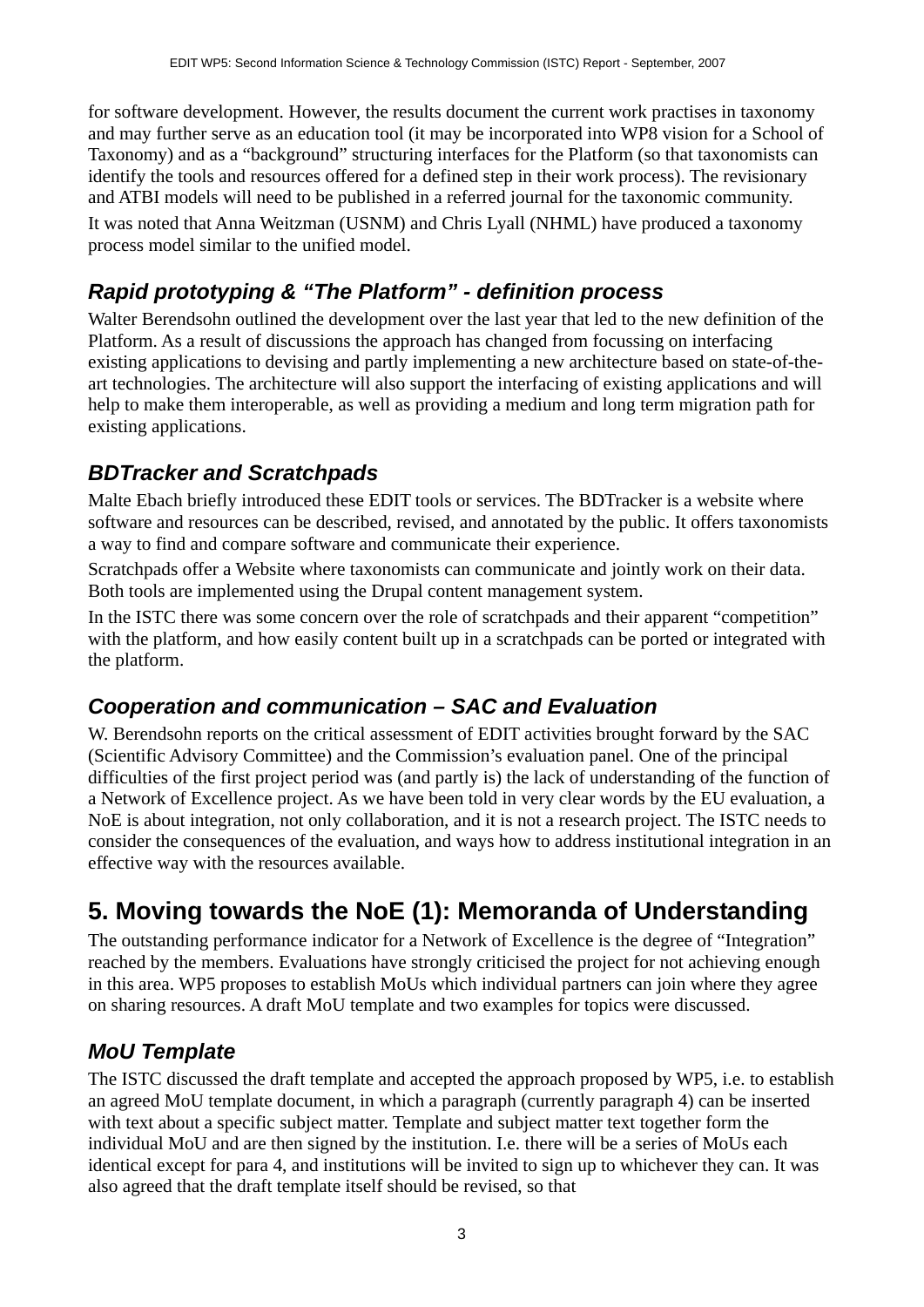- the role of the ISTC as the governing body of the MoUs during the project period needs to be clarified
- the template points to a separate document defining the Rules of Procedure (RoP) of the ISTC, the corresponding parts in the MoU are removed
- in paragraph 2 the line that states the number of EDIT partners should be left out, since this may change over time
- all acronyms should be written out in full.

The MoU will be revised and a RoP will be written based on the Terms of Reference document. RBGK has offered to show the revised MoU and the RoP documents to their legal department for informal scrutiny before a draft is circulated to all EDIT participants.

#### *MoU content examples*

Some institutions objected to the example concerning use of Drupal as a common CMS, because they already use another system. Berendsohn pointed out that the agreement referred only to taxonomic information systems as defined by paragraph 1 in the template, moreover, no institution will be obliged to sign while they cannot be convinced of the advantages of maintaining a common code base for content management. Nobody objected to having scientists using a Drupal based website at another partner's institution.

### **6. Moving towards the NoE (2): Common Data Model and Platform Architecture**

Anton Güntsch presented the current state of architecture design and development plans. Important issues discussed by the ISTC include: **Sharing a Common Data Model.** EDIT WP5 has drafted a common data model for the Platform. We are working with the UK (NERC) funded project CATE (Creating a taxonomic e-science) in order to share such as model. **Platform Security:** Central Authorisation / Single Sign On. A central EDIT authorisation service would further integrate EDIT institutions through the use of a Shibboleth federation to reach a distributed, trusted user data management and access. The criteria for such a service will be discussed. **Hosting Services:**  Bibliography, Images and Community Sites. The Platform will require several shared hosting services especially for documents such as large images and publications (i.e. pdfs). The EDIT platform, and web taxonomy in general, promote taxonomic community sites that need to be hosted. Hosting such sites is difficult for many smaller institutions given the lack of available resources. Some progress has already been made as to institutions taking on a responsibility. For example, the NHML has expressed willingness to provide a proportion of the recurrent funding for the ViTaL system in the longer term (i.e. licence fees for the Ex Libris Group applications).

The ISTC raised several points:

- Institutions will have to provide an IST service (i.e. installation etc.) to provide access or implement Platform components. Smaller institutions that don't have IST support will require an EDIT help desk (comparable to the SYNTHESYS help desk). – The intention of the project is that institutions will take on responsibility for defined components, so that long-term sustainability is ensured.
- Will current efforts be compromised by being incompatible to the EDIT platform? Should not the platform be compliant to existing systems rather than these systems integrating into the platform? – Implementation of platform components can be seen as a process depending on available institutional resources and the needs of the taxonomists in the institution. Uncoupled platform components can individually be integrated into existing systems (e.g. data conversion services). In any case, some platform compatibility can be reached by standardised import and export routines. The platform will not replace existing specimen management systems.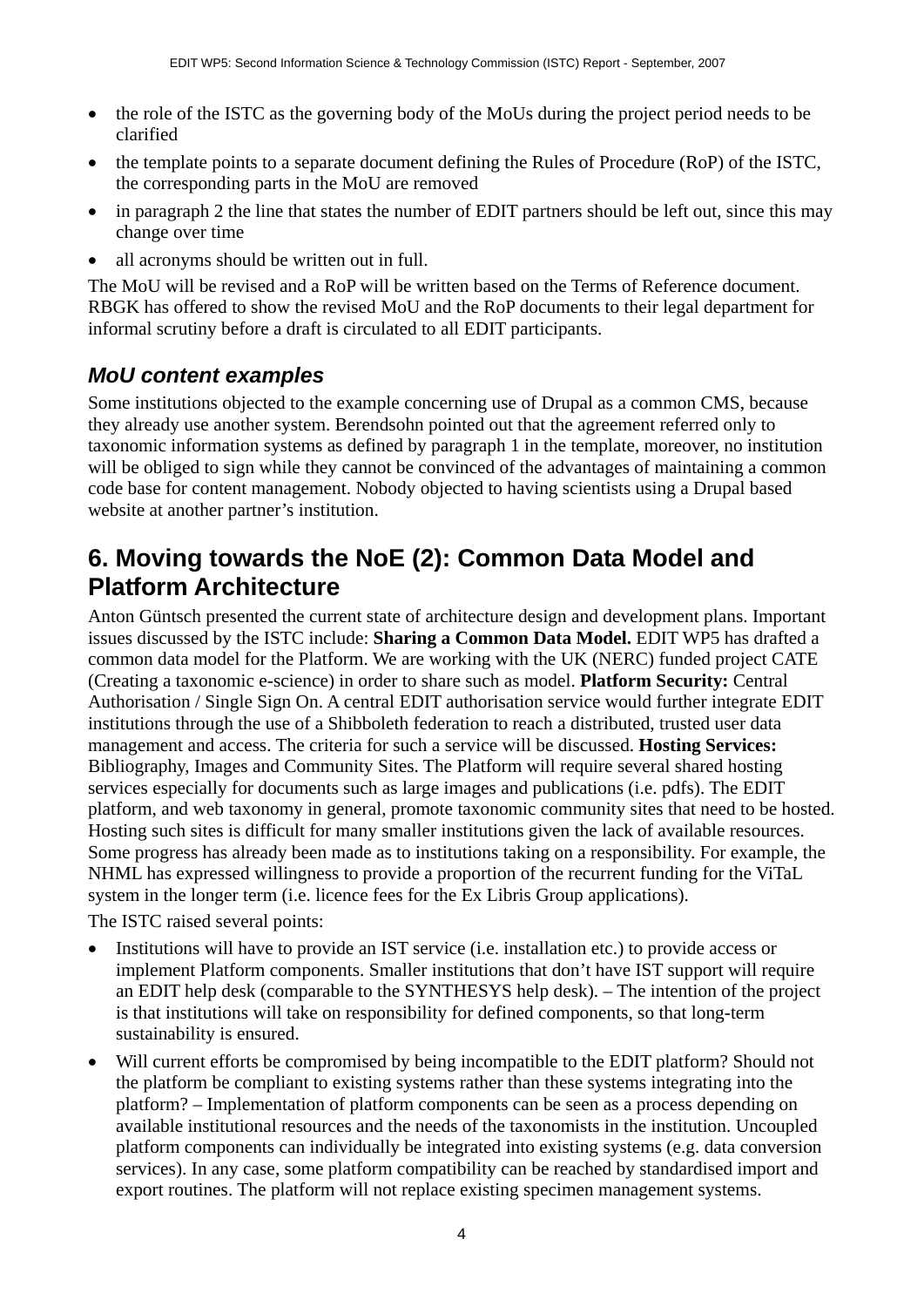- EDIT and CATE? The projects are working together to address the issue of overlapping development and interoperability.
- EDIT and TDWG? The platform development provides many direct contributions to the TDWG architecture. The CDM is directly based on the TDWG ontology.
- Does agreeing to the platform mean acceptance of the CDM? In the long term, yes, otherwise full interoperability cannot be achieved. However, at this point CDM structure and definitions are not fixed. A frozen version of the CDM will be released by end of 2007 to allow for software development. The next version will then not be released before end of 2008 and is open for changes.
- The platform's success depends on whether institutions and taxonomists adopt it. Yes.
- The EDIT platform needs a single entry point (i.e. Homepage or other URL) to be presentable as a product. – This will be addressed.
- The platform should be the major deliverable of EDIT and should not sell itself short. The interoperability of EDIT is highly dependent on resources, which will be critical after the project funding ceases (2011). Therefore EDIT should be more forthcoming in PR (i.e. be more ambitious in outreach activities). – WP5 will try to contribute to this. WP5 could present the platform architecture at larger institutions in order to get feed back from institutional IST teams (i.e. a return visit to RBGK), however WP5 developer time is limited, although developer training workshops are being considered.

The ISTC approves the further development of the platform provided that EDIT will not expect existing systems to change and integrate into the platform immediately.

# **7. Revision of the 2nd JPA**

W. Berendsohn reports from the Network Steering Committee meeting (12 Sept. 2007) on progress towards a second work plan acceptable to the European Commission. This will include the deprecation of the existing extensive list of deliverables to internal deliverables ("components") and the formulation of few project deliverables. Of these, one corresponding to WP5, the publication of the draft architecture, has already been delivered. No comments were made by the ISTC.

## **8. EDIT Certification**

Malte Ebach introduced different models for certification that may be applied in EDIT. The ISTC has the following recommendations

- The Platform is presently too under-developed for a certification process.
- On a practical level, EDIT should start with Self Certification on BDTracker (i.e. compatibility of existing programs and services to platform components).
- Certified products tend to be older and are not favoured over newer products. Therefore it is necessary to encourage users to embrace certification.

## **9. Preparing for the 3rd JPA**

Development was impeded to a certain extent by the need to react to evaluation and redesign of the 2nd JPA. The following outline is the current state of planning in existing

#### *WP5.1 (Integration)*

- ISTC will meet once a year. The next meeting is tentatively scheduled for October 2008 (depending on when TDWG is scheduled).
- Promote WP5 and services such as the BDTracker to bioinformaticians and taxonomists.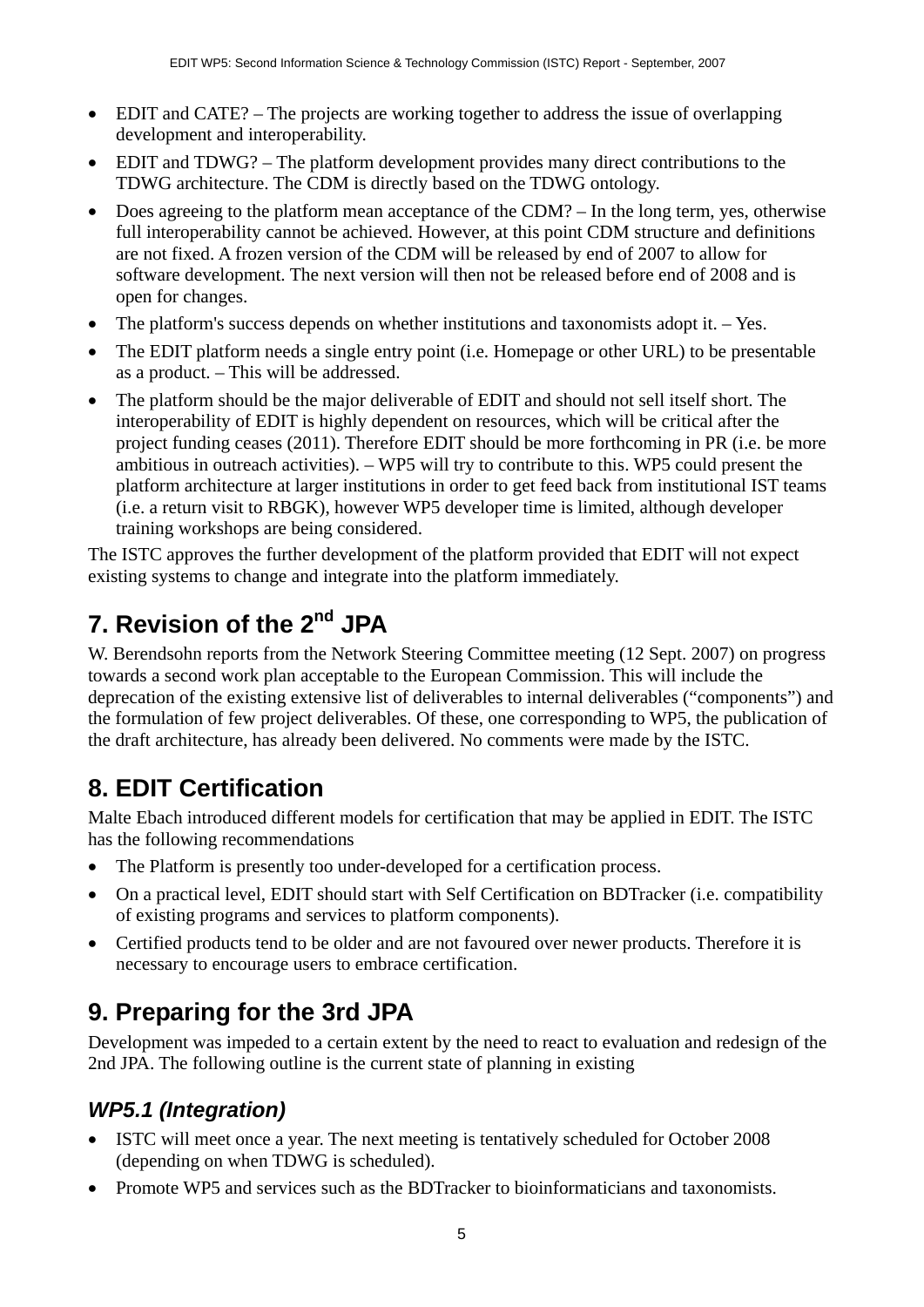• Contribute to further develop TDWG standards and collaborate in TDWG interest and task groups. WP5 does not intend to develop standards in parallel to TDWG.

#### *WP5.2 (Platform development)*

The CDM warrants more activities dedicated to developing it.

### *WP5.3 (ViTaL)*

- NHM (BHL) needs to communicate with INOTAXA and TDWG in order to come to some agreement as to interoperability as well as to standards. Currently the BHL is producing unstructured data that needs to be standardised in some way.
- NHM (BHL) interaction with EDIT is unknown to INOTAXA. Julius Welby needs to discuss EDIT tasks with Chris Lyall (INOTAXA) in order to prevent parallel development and create synergies.

#### *WP5.4 (Geo-services)*

Patricia Mergen, who is now coordinating this activity, presented an outline of plans for the 3rd JPA. Outreach to other partner's GIS departments or activities is a central component. No comments were made by the ISTC.

#### *WP5.5 (Taxonomic core)*

The tasks of 5.5 should now concentrate on the conversion of data complying to different information standards (i.e. TDWG-RDF to the CDM).

#### *WP5.6 (Descriptive components)*

ISTC recommendations:

- Separate key generation tools from descriptive tools.
- Interactive keys are more in demand than traditional keys.
- Many descriptive packages are not integrated with many taxonomic packages. An integrated package therefore would be a big step forward and will be appealing to taxonomists. -- At least in the long term, EDIT will develop an integrated descriptive/taxonomic tool.

#### *WP5.7 (Security components)*

One or two institutions start to generate a pre-configured environment and become part of the Shibboleth federation and to have more extended applications for service providers.

#### *WP5.8 (Publication components)*

No funds from the EDIT WP5 core are assigned to this task presently, and scratchpad developments provide at least some of the necessary steps. However, web publication is progressing in close collaboration with the exemplar groups of WP6.

#### *WP5.9 (Specimen component)*

This activity is also not funded by EDIT, but clearly the necessity for a GBIF/BioCASE interface exists that is specifically optimised for the taxonomist as the user. A linkage to GBIF is included in this activity as well as further linkages with the planned SYSNTHSYS 2 project.